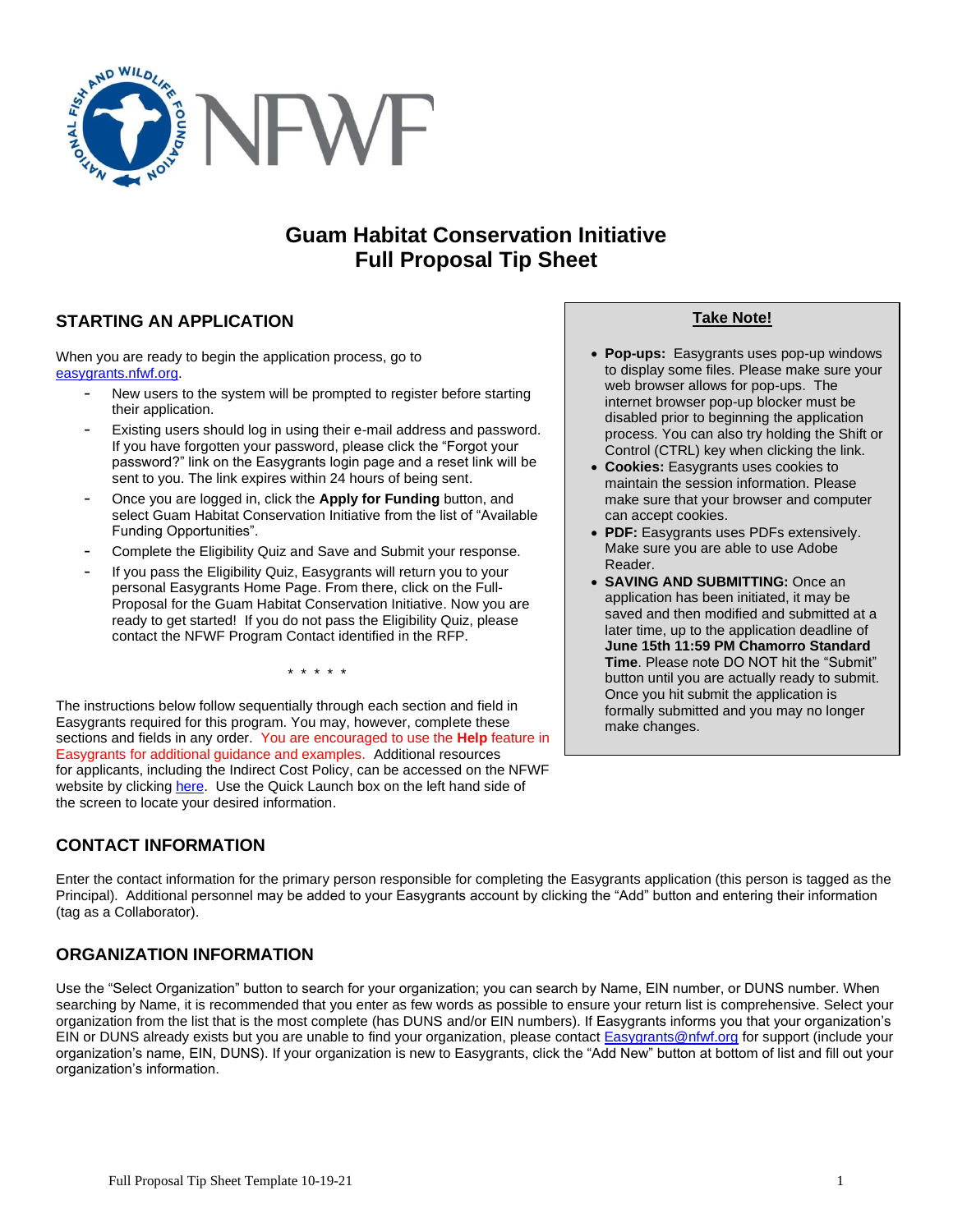### **PROJECT INFORMATION**

- **Project Title:** Please do not call your project "Guam Habitat Conservation Initiative Proposal". Give it a short, descriptive name that will distinguish it from other proposals and indicate project purpose. (300 character limit, including spaces)
- Project Start Date: Projects should begin within six months of the award announcement date.
- **Project End Date:** Projects should be completed within one to 36 months of the project start date.
- **Description:** Should be two sentences long in most cases. The first sentence should clearly state the main activity/method being used to address a specific species/habitat and location. The second sentence should state the expected outcome from the investment and relevance to conservation. Please refrain from using pronouns such as I, we, our, etc. (1,000 character limit, including spaces)
- Abstract: Provide a more detailed description of your project; including location, purpose, major activities, target species, specific habitat, outcomes (deliverables at the end of the grant period) and partners. If this is an international project (or if work is to be completed outside of the US or US territories), please provide one or two sentences explaining the importance/connection to the U.S.Please refrain from using pronouns such as I, we, our, etc. (1500 character limit, including spaces)
- **Requested Amount:** Grant requests should be between \$50,000 and \$600,000 (please review the Request for Proposal for categories of funding).

### **PROJECT LOCATION**

- Project Location Country: All projects must occur within the United States.
- **Project Location State/Province:** Select all states that apply. All projects must occur within Guam.
- Project Location U.S. Congressional District(s): As of January 1, 2013, Congressional District lines were redrawn in many states. Please carefully review the district(s) for your project's location. If you are not sure what the Congressional District(s) should be, you can enter the project zip codes or addresses [at](http://www.govtrack.us/congress/members/map) <http://www.govtrack.us/congress/members/map> to determine the correct district(s) for your project. If your project takes place statewide, please select the "All Districts" option for that state.
- Project Location Description: Please include the county/city where the project will occur in your description. (300 character limit, including spaces)

#### **MAP**

This section allows you to map the location(s) of your proposed project. Follow the page instructions provided in Easygrants. For more detailed assistance, refer to the [Map Page Help](http://www.nfwf.org/whatwedo/grants/Documents/HelpFile.Proposal.Map.pdf) document o[r Mapping Video Tutorial.](http://www.nfwf.org/whatwedo/grants/applicants/Pages/mapping-tool.aspx#.VfH2mpd1b70)

- Navigate to the map window and click "Save" at the bottom of the page to begin mapping your project.
- There are three methods of submitting the location(s) of your project:
	- I. Upload a Shapefile
	- II. Select by Geography
	- III. Draw a Custom Area
- Once your location(s) have been created, click "Submit Project Location".
- To finalize your location, click the "Confirmation" check box at the bottom of the page.
- Then click "Save" (or "Save & Continue") to save your map and move to the next task.

### **UPLOADS**

To complete your application, you must upload one or more files into Easygrants. In general, please minimize the file size of your uploads, and especially files that include photos, diagrams or logos. There is a file size limit of 15 megabytes.

- **Full Proposal Narrative:** The most important upload is your actual full proposal narrative. The **full proposal narrative template** may be downloaded from Easygrants at any time and completed at your leisure. It must be uploaded back into your Easygrants application before your application may be submitted. The narrative may not exceed six (6) pages in total length.
- In addition to the narrative, several other files should be uploaded. Following is guidance regarding all required and optional uploads: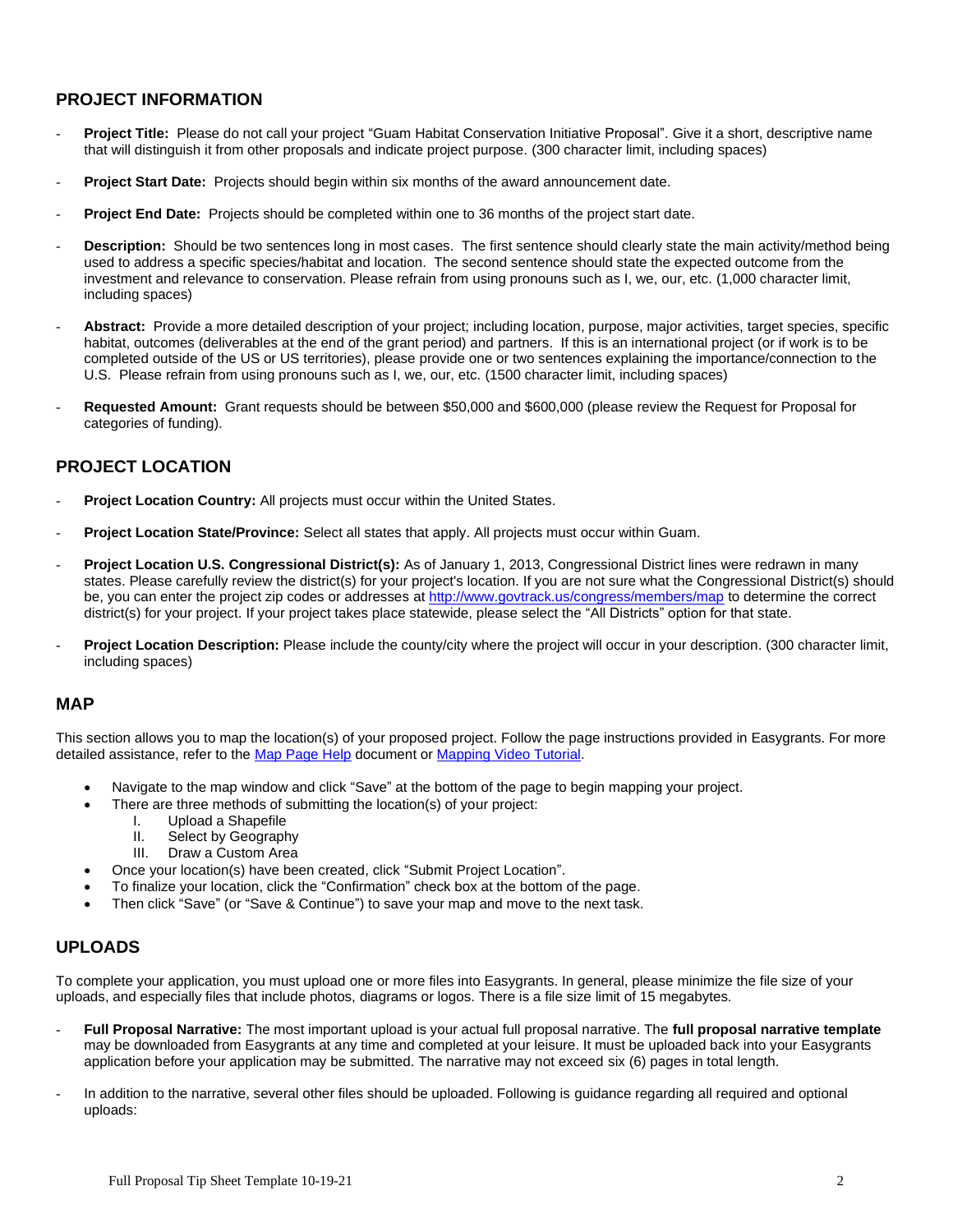| <b>Upload</b>                                | <b>Required</b> | <b>Notes</b>                                                                                                                                                                                                                                                                                                        |
|----------------------------------------------|-----------------|---------------------------------------------------------------------------------------------------------------------------------------------------------------------------------------------------------------------------------------------------------------------------------------------------------------------|
| Narrative                                    | Yes             | Template provided in Easygrants online application "Uploads" section.                                                                                                                                                                                                                                               |
| <b>Project Maps</b>                          | <b>No</b>       | In addition to the Mapping Tool, please submit maps and/or diagrams of on-site<br>work proposed, if applicable. Strongly recommended for restoration or green<br>infrastructure projects.                                                                                                                           |
| Letters of Support                           | <b>No</b>       | Recommended from significant partners, especially those providing matching<br>contributions. Letters of support should not be mailed directly to NFWF.<br>Scan all letters of support into one single file and upload the file in the "Uploads"<br>section of your online application.                              |
| Other documents                              | <b>No</b>       | Ten (10) page limit.                                                                                                                                                                                                                                                                                                |
| Statement of Litigation                      | Yes             | Template provided in Easygrants online application "Uploads" section. Federal,<br>state, and local government applicants are not required to complete this section.                                                                                                                                                 |
| Board of Trustees or<br><b>Directors</b>     | Yes             | Provide a list of members. If your organization is not a nonprofit and does not<br>have a Board, upload a document stating that none exists.                                                                                                                                                                        |
| <b>GAAP Audited Financial</b><br>Statements* | Yes             | Please refer to the Required Financial Documents and FAQs webpage for details<br>on all financial information required for submission.                                                                                                                                                                              |
| IRS Form 990*                                | Yes             | Please refer to the Required Financial Documents and FAQs webpage for details<br>on all financial information required for submission.                                                                                                                                                                              |
| Single Audit*                                | Yes             | Please refer to the Required Financial Documents and FAQs webpage for details<br>on all financial information required for submission.                                                                                                                                                                              |
| <b>Applicant Controls</b><br>Questionnaire   | Yes             | Please refer to the Required Financial Documents and FAQs webpage for details<br>on all financial information required for submission.                                                                                                                                                                              |
| Conceptual or<br><b>Engineered Plans</b>     | <b>No</b>       | Conceptual or engineering designs of green infrastructure, restoration, best<br>management practices, and other technology or techniques that will be employed<br>during the course of the project, if applicable.                                                                                                  |
| Photos                                       | <b>No</b>       | Please compress photos to minimize file size. 3 photos maximum.                                                                                                                                                                                                                                                     |
| Applicant Demographic<br>Information Form**  | Yes             | Template provided in Easygrants online application "Uploads" section. While this<br>upload is required, you can opt out of providing the information within the form. If<br>your organization has provided NFWF with this information in the last 12 months,<br>please indicate that in the opt out drop down menu. |

\*If your organization has recently applied to NFWF for a grant and valid information is already on file in Easygrants and is current, you will not be asked for these uploads and these categories will not appear for you in Easygrants. Also, please note that financial documents may not show a 'successfully converted' status when you are uploading them. This is because financial documents are not pulled into the full proposal PDF but are stored in a separate part of the easygrants system which can only be accessed by NFWF staff once uploaded.

\*\* The information provided on this excel form will be kept confidential, although the Foundation may share its aggregate findings as appropriate with its staff, Board of Directors, funding partners, and publicly on its website or through other media. The Foundation will not share identifying information about any particular entity or project. These anonymized aggregate data will be used by NFWF to better understand the demographic profiles of the organizations that we fund. The information you provide will **NOT** be shared with proposal reviewers and will **NOT** be considered when making grant decisions.

## **METRICS**

This section allows you to select the activity and outcome metrics you will use to measure your project's progress and success. Follow the directions provided in Easygrants to complete this section. A couple of pointers:

- A list of metrics associated with this program will be presented.
- Hover your mouse cursor over the "?" next to a metric to read its description and specific guidance.
- Please "Add" and complete at least one metric relevant to reporting your project's progress.
- For each metric you will need to provide values for "Starting Value" and "Target Value". In most cases the starting value will be zero (0).
- In your project narrative, you will have the opportunity to describe additional activities and outcomes associated with your project.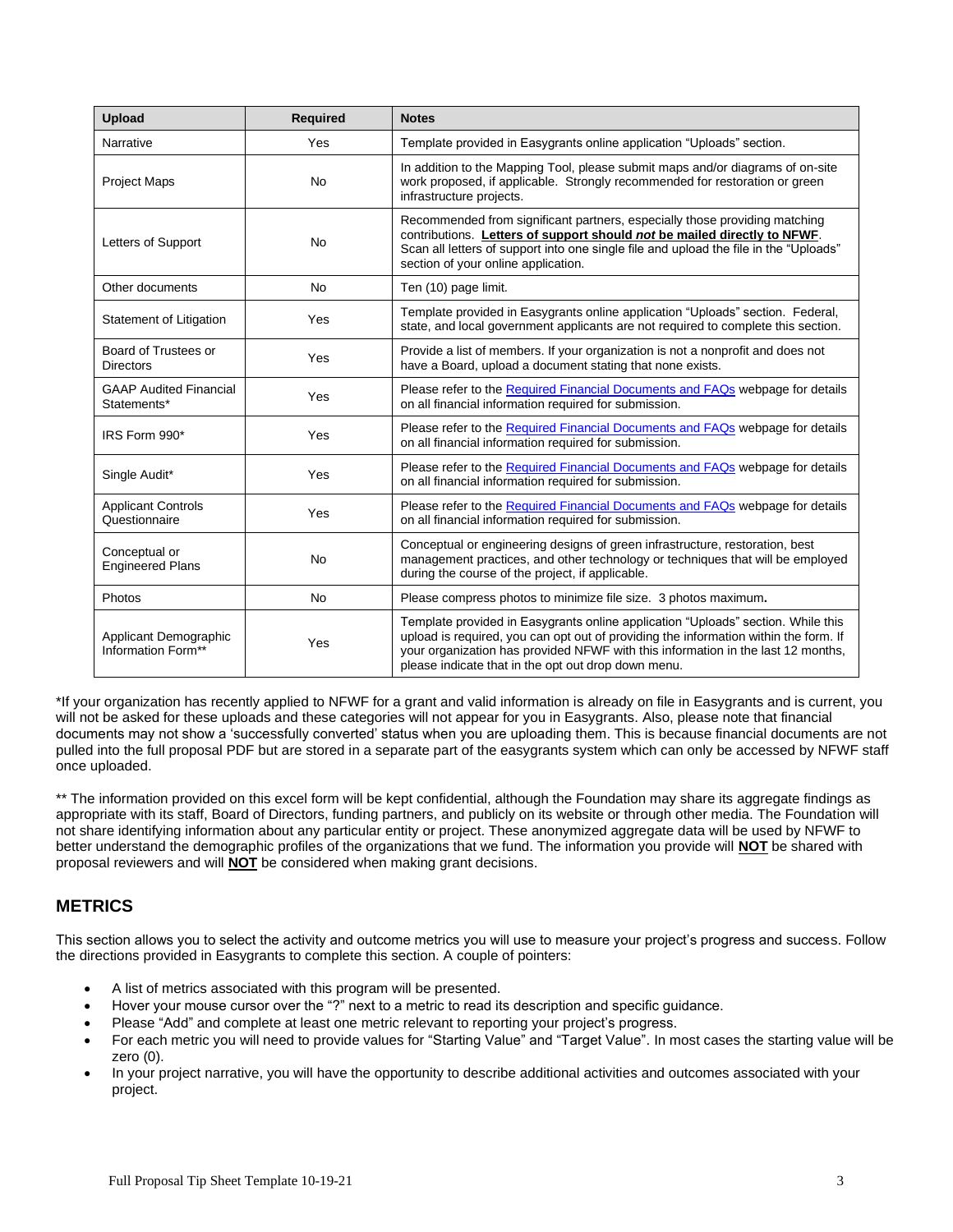## **BUDGET**

Please refer to the [Detailed Budget Instructions](http://www.nfwf.org/whatwedo/grants/applicants/Pages/budget-instructions.aspx) sheet in order to accurately complete a budget for this project.

- Budgets without narrative descriptions may be rejected and/or returned to the applicant for further details and clarification.
- Narratives should be written is such a way that someone not specifically familiar with the project can conceptually understand the rationale, purpose and calculation of the anticipated costs identified.
- The "Requested Amount" in the Project Information section must match your budget grand total exactly. The budget should only represent the grant amount being requested from NFWF; it should not include matching funds or represent the overall budget for the project.
- NFWF reserves the right to evaluate the cost-effectiveness of a budget, which may include, but is not limited to, an assessment of either or both direct and indirect costs in the proposed budget.

Indirect Costs: If you intend to include indirect costs in your budget, please review NFWF's [Indirect Cost Policy.](http://www.nfwf.org/whatwedo/grants/applicants/Pages/indirect-policy.aspx)

- The federal government has determined that a *de minimis* 10% indirect rate is an acceptable minimum for organizations without a NICRA, as such NFWF reserves the right to scrutinize **ALL** proposals with indirect rates above 10% for costeffectiveness.
- If you are including indirect costs in your budget request, please provide a narrative description identifying what the indirect request will be supporting (e.g., CEO salary, rent for lab space central to project site, etc.).
- Indirect cost narratives should include a statement of whether the applicant has ever had a NICRA. If the applicant has a NICRA, it shall include supporting documentation.
- Budgets without narrative descriptions for indirect costs may be rejected and/or returned to the applicant for further details and clarification.

## **MATCHING CONTRIBUTIONS**

Larger match ratios and matching fund contributions from a diversity of partners are encouraged and will be more competitive.

Click the "Add" button to add sources of matching contributions and list each source separately in the space provided. Match consists of the portion of project costs not paid with NFWF funds and may be in the form of cash, in-kind or volunteer contributions. Match must meet all of the following criteria:

Non-federal Matching Contributions:

- Verifiable from the grantee's records
- Not included as contributions for any other Federal award
- Reasonable and necessary for accomplishment of project or program objectives
- Committed directly to the project and used within the period of performance
- Allowable under OMB 2 CFR 200 Cost Principles

Federal Matching Contributions\*:

- Verifiable from the grantee's records
- Reasonable and necessary for accomplishment of project or program objectives
- Committed directly to the project and used within the period of performance

*\*While they do not count toward the non-federal matching requirement, applicants are encouraged to include federal contributions to demonstrate the full scope and support of the project or to meet the match requirement of a non-federal NFWF program.*

### **PERMITS and APPROVALS**

If permits and/or approvals are required for this project, click the "Add" button to provide details for each permit and/or approval. Include extra information in the description section as necessary (e.g., pre-permit meeting held on Jan. 1, 2013, etc.).

### **REVIEW and SUBMIT**

When you are ready to submit, each section of your proposal should be indicated "Complete" with a green check mark  $($ ) in the "Status" column. If any section is indicated "Incomplete" with a red  $(x)$ , you will not be able to submit and must go back and check your work in each section that is "Incomplete". The Validation Status section in the Review and Submit section of the application explains why the system indicates a section is "Incomplete".

To view and save your proposal you may click on the "View PDF" button. This function creates a composite file with all of the fields and substantive uploads, which you may then save as a stand-alone document. Please note that some of the financial documentation will be excluded from the composite file but will be received by NFWF upon submission. Once you have reviewed your proposal for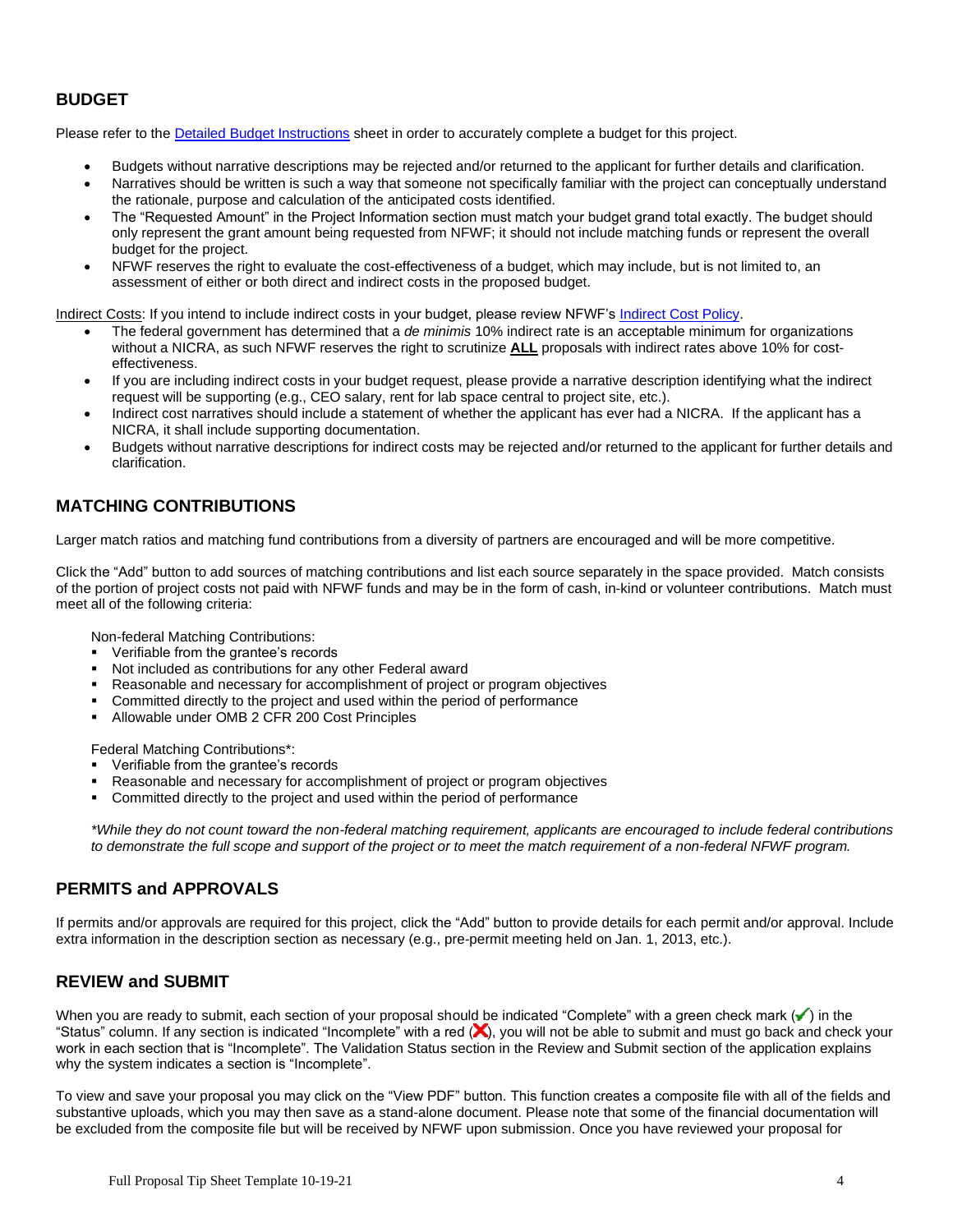accuracy, click the "Submit" button to officially submit your proposal. Upon submission, you will receive a confirmation email from [Easygrants@nfwf.org.](mailto:Easygrants@nfwf.org)

## **FREQUENTLY ASKED EASYGRANTS QUESTIONS**

#### **1. How do I get back into the Easygrants online system when locked out?**

Please send an email to Easygrants Helpdesk [\(Easygrants@nfwf.org\)](mailto:Easygrants@nfwf.org) with your name, easygrants ID #, e-mail address, phone number, program you are applying to, and a description of the issue.

#### **2. I forgot my Easygrants password. How do I get this information sent to me?**

Please go t[o easygrants.nfwf.org,](https://easygrants.nfwf.org/) click the "Forgot your password?" link, enter your e-mail address as the Login ID, and click Submit. Easygrants will e-mail you a copy of your login information. Please note that the reset password link expires after 24 hours of being sent. If it has been longer than 24 hours since the initial request you will have to request another link in order to reset your password. If you are unable to log in after having attempted to reset your password please send an email to Easygrants Helpdesk [\(Easygrants@nfwf.org\)](mailto:Easygrants@nfwf.org) with your name, easygrants ID #, e-mail address, phone number, program you are applying to, and a description of the issue.

#### **3. I have finished my proposal and it is not showing up as completed.**

Please remember to hit the "submit" button in the Review and Submit section of the application when you have completed the application. When a task is properly submitted in easygrants the task will no longer be visible on the user's homepage.

#### **4. How will I know when NFWF has received my completed application?**

You will receive an automated notification from **Easygrants@nfwf.org**.

### **5. I completed the application and it will not submit. Why not?**

If you are unable to submit your application, go to the Review and Submit form in the application.If any section is indicated "Incomplete" with a red  $(x)$ , there will also be an explanation as to why the system indicates the section is "Incomplete". You must go back and check your work in each section that is "Incomplete". Below are two examples that frequently prevent submission:

- 1) Check the Project Information section of the Easygrants online application "Requested Amount" to see if it matches your budget grand total. The amounts must match **exactly** (down to the cent) for you to be able to submit a proposal. Please edit your Requested Amount and/or budget if needed.
- 2) Do not complete sections of the budget where you have no costs. If you entered "0" for any budget line items, delete those line items. Placing a "0" in these line items will prevent you from submitting a proposal.

#### **6. What should I do if a page crashes in Easygrants?**

If you receive a System Encountered Error it is important to follow the instructions on the page

- 1) First, click **Resume** and you should return to the previous page. Check if the action you tried to complete occurred. If the action did not complete, make a note of what page you are on and what button or link you are clicking.
- 2) Retry the action. If the system crashes again you must click the **Send an E-mail** to report the issue. This will open a Send Error Message E-mail page in a new window or tab. **Do not skip these steps and e-mail Easygrants Helpdesk yourself; we need the information in this e-mail to resolve your issue.**
- 3) In the email to Easygrants Helpdesk, please enter your name, easygrants ID #, e-mail address, phone number, and a description of what happened. The description needs to include what page you were on, what data you may have typed into the page, what button/link you clicked, and what you were trying to do.
- 4) Click **Submit** to send the message and report the error. This will be sent to the NFWF Easygrants Helpdesk along with additional technical information sent by Easygrants.

#### **7. I need to download a copy of my submitted proposal.**

To download a copy of your proposal after submitting please go to your Home screen, click the **View All Tasks** button, and find your proposal in the list of tasks. Click **View PDF** to download a copy of your proposal. If the PDF does not open or begin downloading please try again, holding the Shift or Control (CRTL) key on your keyboard to override your pop-up blocker. Please note that proposals are only available for a limited time after a cycle closes.